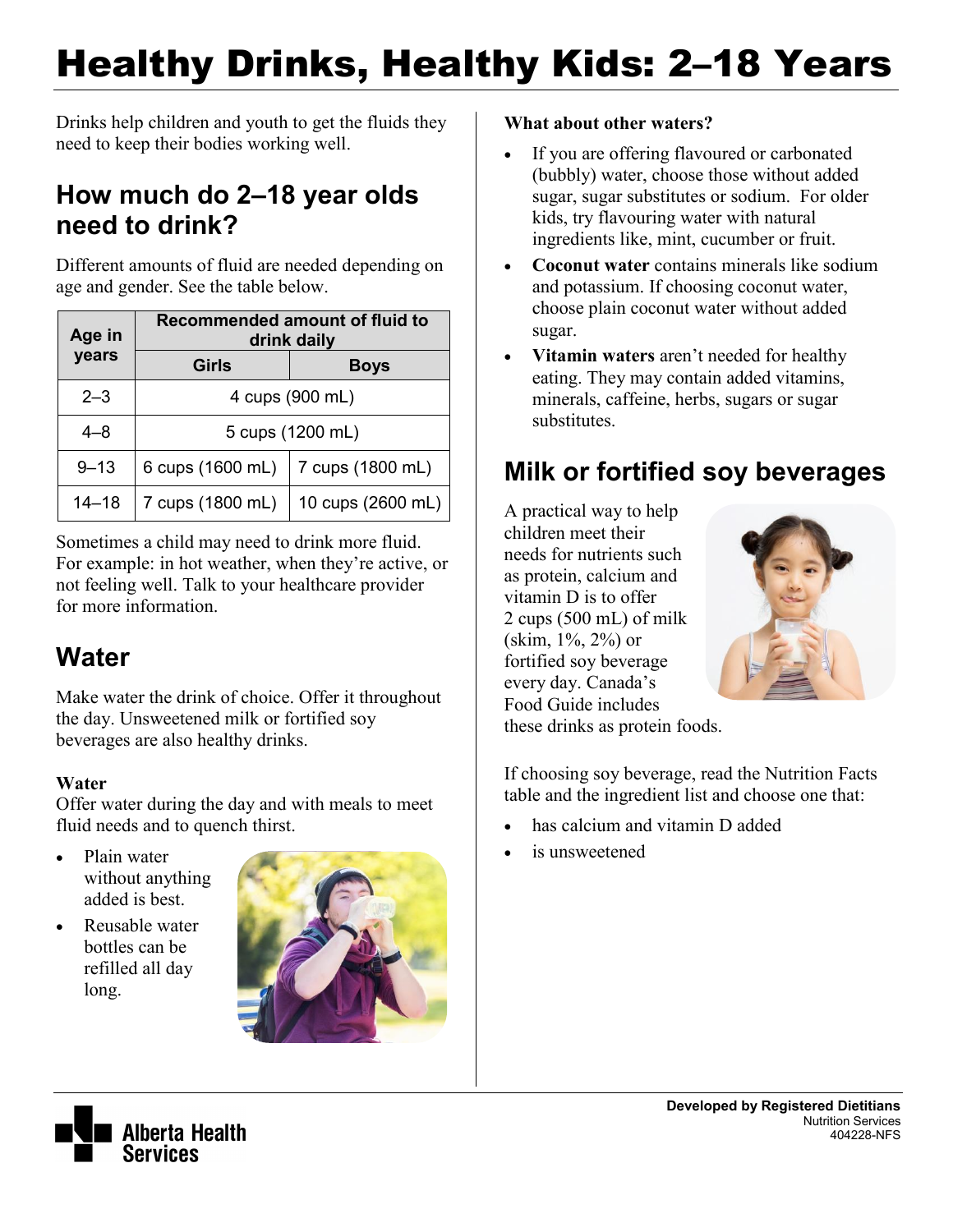# **Other plant-based beverages**

Beverages made from plants such as rice, almond, coconut, oat, potato, and hemp may not be fortified or enriched with calcium and vitamin D.

Plant-based beverages other than soy beverage are not considered a protein food because they may be lower in protein than milk.

If offering a plant-based beverage, read the Nutrition Facts table and ingredients list on the label and choose one that:

- has calcium and vitamin D added
- is unsweetened

**If your child is replacing milk or soy beverages with other plant-based beverages, talk to a dietitian.**

### **Drinks to limit**

Limit drinks that have higher amounts of sugar, caffeine, or sugar substitutes.

#### **Flavoured milks, yogurt drinks, kefir or fortified soy beverages**

These drinks have the same nutrients as the unflavoured versions, but contain added sugar.

#### **100% juice**

Juice is a sugary drink and isn't needed. Vegetable juices or blends may also be high in sodium.

#### **Fruit drinks, iced tea, pop, or slushes**

These drinks may be high in sugars or contain sugar substitutes. Iced tea, pop, and slushes may contain caffeine.

#### **Sports drinks**

Sports drinks are not needed for most activities. **Water is the best choice before, during, and after regular activity.** For more information go to [healthyeatingstartshere.ca](http://healthyeatingstartshere.ca/) and search for: "Sports Nutrition".

#### **Energy drinks**

Energy drinks are **not recommended** for children and youth because of their high levels of caffeine, sugar, and other added ingredients, such as vitamins and herbs.

For more information visit [healthyeatingstartshere.ca](http://healthyeatingstartshere.ca/) and search for: "The Energy Drink Buzz".

#### **Coffee and tea drinks**

Many hot and cold coffee or tea drinks are made with flavoured milk, cream or whipped topping, and syrups, making them higher in fat and sugar. They may also contain caffeine or sugar substitutes.

# **Ingredient information**

#### **Sugar**

A child who drinks fewer sugar sweetened drinks has a lower risk of tooth decay, overweight and type 2 diabetes.

Some names for sugar on the drinks' ingredient list are:

- agave syrup
	- cane sugar/juice
- corn syrup/solids
- dextrose
- fructose
- fruit juice, purées and concentrates
- glucose
- honey
- liquid sugar
- maltose
- molasses
- sucrose
- syrup

#### **Caffeine**

Caffeine is found in coffee-based drinks, energy drinks, tea, iced tea, pop, and other drinks. Some side effects of caffeine are: nervousness, faster heart rate, and problems sleeping. Choose drinks without caffeine. Visit [dietitians.ca](http://www.dietitians.ca/) and search for "Caffeine and Health" for more information.

#### **Sugar substitutes**

Drinks sweetened with sugar substitutes often have few nutrients and may take the place of healthy food and drinks. Sugar substitutes are not needed, unless a healthcare provider suggests them.

Some names of sugar substitutes on the drinks' ingredient list are:

- acesulfame potassium stevia
- aspartame

polydextrose

xylitol

sucralose

sorbitol